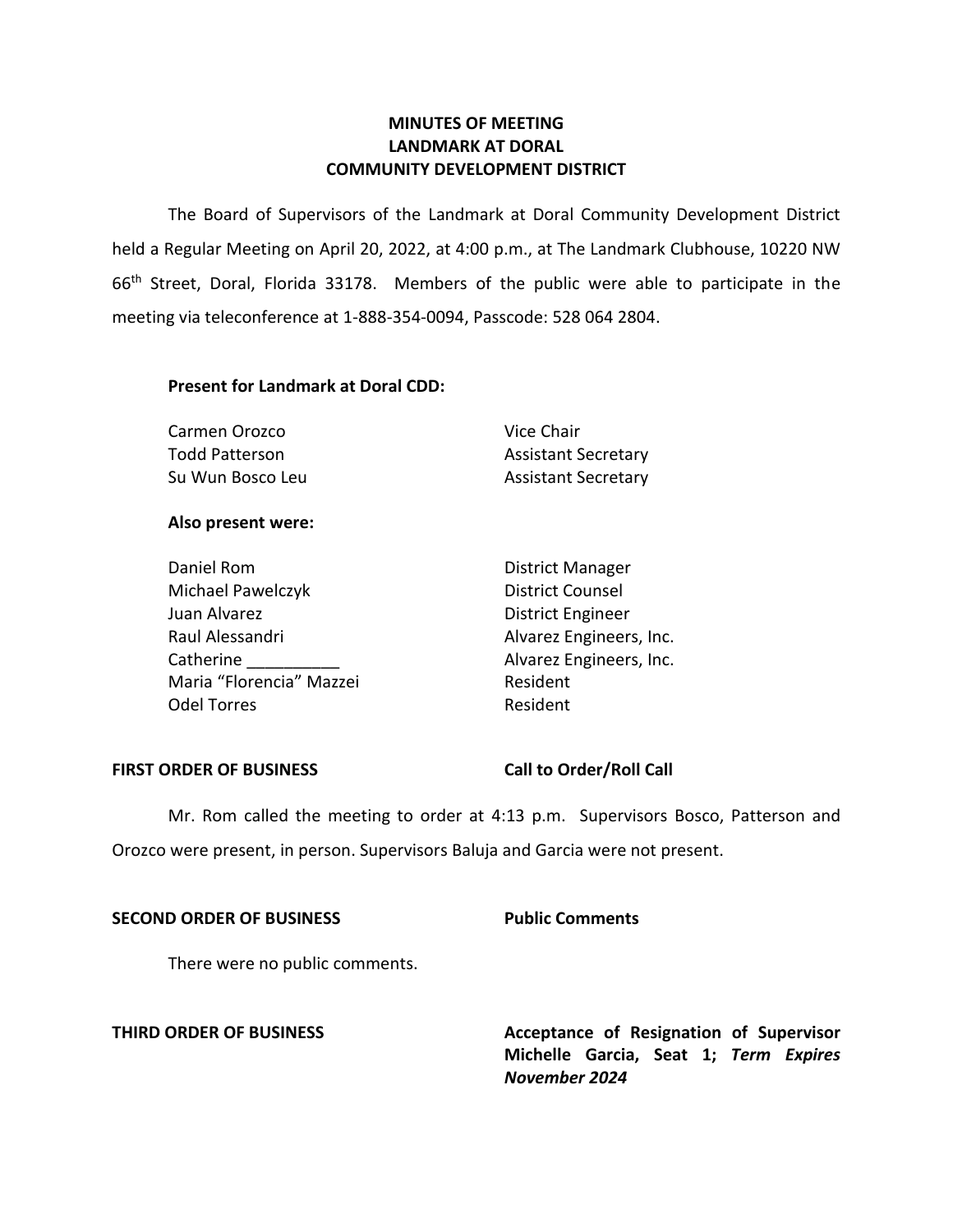Mr. Rom presented Ms. Garcia's resignation letter.

 **On MOTION by Mr. Bosco and seconded by Mr. Patterson, with all in favor, the resignation of Ms. Michelle Garcia from Seat 1, effective immediately, was accepted.** 

# **FOURTH ORDER OF BUSINESS Consideration Appointment of Qualified Elector to Fill Unexpired Term of Seat 1**

Ms. Maria "Florencia" Mazzei expressed interest in being appointed and learning more about the CDD.

Mr. Odel Torres expressed interest in being appointed and discussed his history in the community and holding a Board seat in other CDDs.

It was noted that both candidates are qualified to fill the vacant seat on the Board.

Mr. Patterson nominated Ms. Mazzei to fill Seat 1. No other nominations were made.

 **On MOTION by Mr. Patterson and seconded by Mr. Bosco, with all in favor, the appointment of Ms. Florencia Mazzei to fill Seat 1, was approved.** 

# **A. Administration of Oath of Office to Newly Appointed Supervisor (***the following to be provided in separate package***)**

Mr. Rom, a Notary of the State of Florida and duly authorized, administered the Oath of

Office to Ms. Mazzei. He provided and would explain the following items after the meeting:

- **I. Guide to Sunshine Amendment and Code of Ethics for Public Officers and Employees**
- **II. Membership, Obligations and Responsibilities**
- **III. Financial Disclosure Forms** 
	- **a. Form 1: Statement of Financial Interests**
	- **b. Form 1X: Amendment to Form 1, Statement of Financial Interests**
	- **c. Form 1F: Final Statement of Financial Interests**
- **IV. Form 8B – Memorandum of Voting Conflict**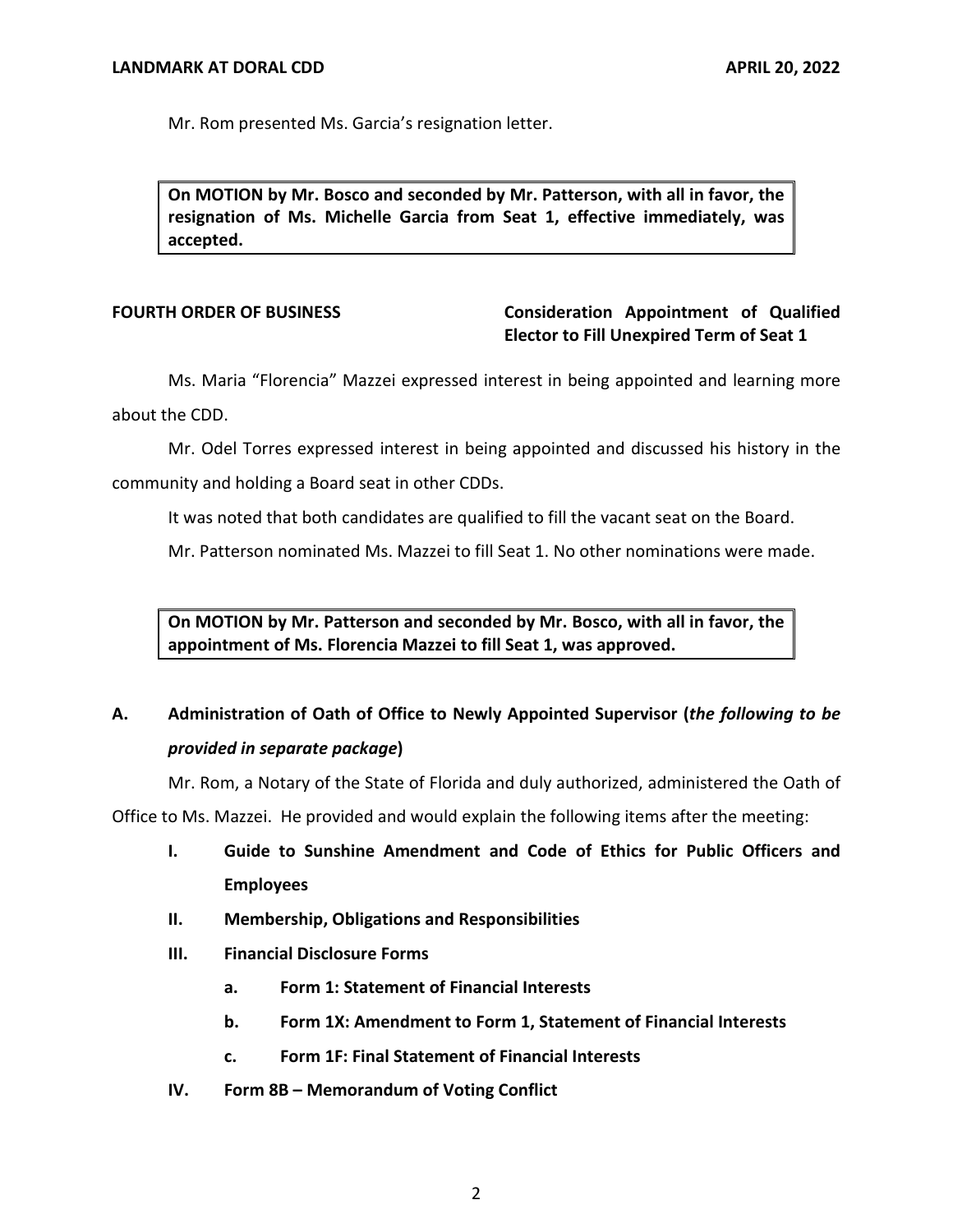▪ **Acceptance of Resignations of Supervisors Teresa Baluja, from Seat 3, and Carmen Orozco, from Seat 4** 

**This Item was an addition to the agenda.** 

Mr. Rom presented Ms. Baluja's resignation letter.

 **On MOTION by Mr. Patterson and seconded by Ms. Orozco, with all in favor, the resignation of Ms. Teresa Baluja from Seat 3, effective immediately, was accepted.** 

Ms. Orozco submitted her resignation letter.

Mr. Rom thanked Ms. Orozco for serving on the Board.

 **On MOTION by Mr. Bosco and seconded by Mr. Patterson, with all in favor, the resignation of Ms. Carmen Orozco from Seat 2, effective immediately, was accepted.** 

The Board choose to fill both vacant seats at the next meeting. Mr. Rom was asked to work with the Property Manager to find candidates interested in serving on the Board.

# **B. Consideration of Resolution 2022-01, Designating Certain Officers of the District, and Providing for an Effective Date**

Mr. Rom presented Resolution 2022-01. Mr. Patterson nominated the following slate of

officers:

| Chair                                                                                                           | Su Wun Bosco Leu       |
|-----------------------------------------------------------------------------------------------------------------|------------------------|
| Vice Chair                                                                                                      | <b>Todd Patterson</b>  |
| Secretary                                                                                                       | Craig Wrathell         |
| <b>Assistant Secretary</b>                                                                                      | Maria Florencia Mazzei |
| <b>Assistant Secretary</b>                                                                                      |                        |
| <b>Assistant Secretary</b>                                                                                      |                        |
| <b>Assistant Secretary</b>                                                                                      | Daniel Rom             |
| ing the control of the state of the control of the state of the state of the state of the state of the state of |                        |

No other nominations were made.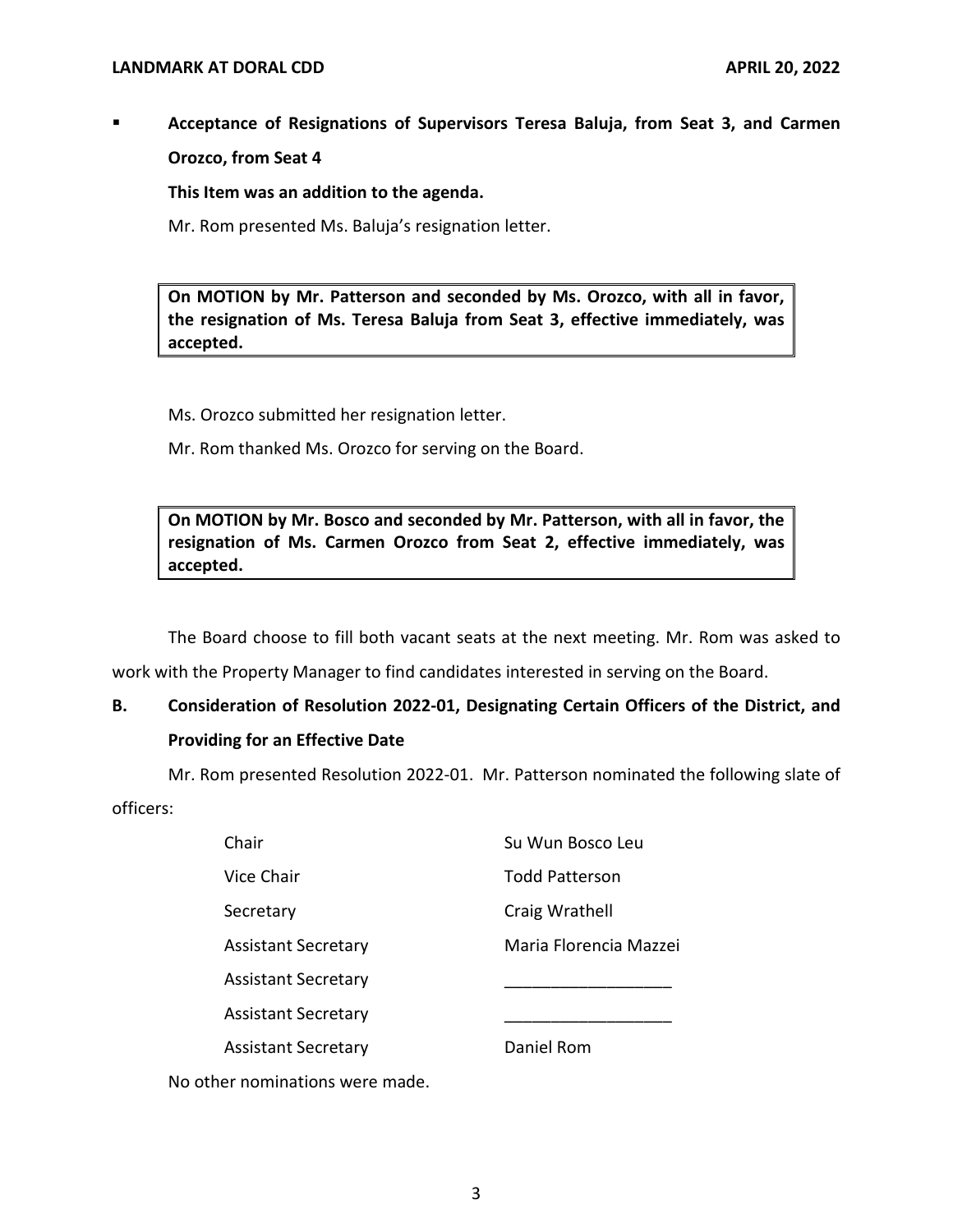Prior appointments by the Board for Treasurer and Assistant Treasurer(s) remain unaffected by this Resolution.

 **On MOTION by Mr. Patterson and seconded by Mr. Bosco, with all in favor, Resolution 2022-01, Designating Certain Officers of the District, as nominated, and Providing for an Effective Date, was adopted.** 

**FIFTH ORDER OF BUSINESS Update: Status of Request to DERM for Additional Extension for Site Assessment Report Addendum (SARA) Submittal by SCS Engineers** 

Mr. Rom presented the following:

 $\triangleright$  The SCS Engineers (SCS) email containing updated information about the well installations and groundwater sampling performed in an effort to submit the SARA to the Department of Environmental Resources Management (DERM) by the deadline date.

 $\triangleright$  Page 9 reflected the results of the other test that was conducted at the wells.

 $\triangleright$  The SCS Report to DERM included the following:

 $\checkmark$  A request for access to DERM, as an interim submittal of the tests they just completed, in lieu of the SARA.

 $\checkmark$  Conveyed that the CDD is acting in good faith to determine the extent of the plume.

 $\checkmark$  Proof of Certified Mail notices sent to the northern neighbors asking permission to install wells on their property; they have not responded to the letter.

 $\triangleright$  It was confirmed that DERM received the Interim Report and that it was assigned to someone to review.

Mr. Alvarez stated that, if the northern property owners do not respond to the prior request, they will have to wait for DERM to make a determination of whether to stop the study past the CDD's property line or if they will demand that the northern owners participate.

Mr. Patterson explained that, over the years, DERM has required the CDD to test the lake, due to the high iron content. It was noted that DERM wants the CDD, as owners of the

4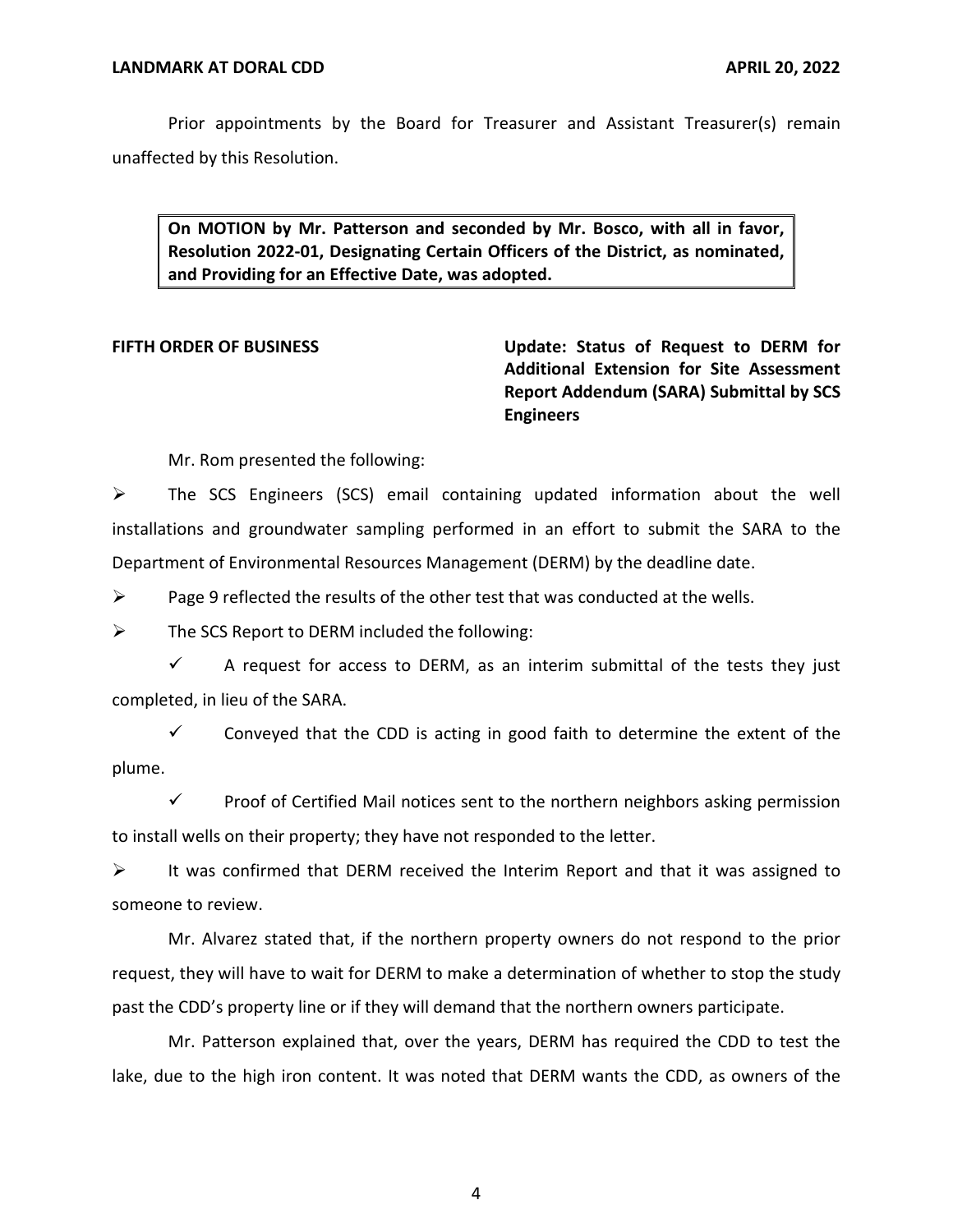lake, to ensure the high iron levels do not expand any further, since where it originated from is unknown.

**SIXTH ORDER OF BUSINESS Update: Status of SFWMD Enforcement Case No. 11428 – Encroachment of Signs in the Entry Wall and Unauthorized Filling of Wetlands** 

### • **Pending Respond from Lennar to Fund Costs Incurred for Remediation**

Mr. Rom distributed information from Mr. Santalla, of Lennar Homes, pertaining to South Florida Water Management District (SFWMD) Enforcement Case No. 11428. The information indicated that Lennar wants to work with the CDD to convey property to the CDD.

Mr. Pawelczyk explained the issue of Lennar mitigating the mistake of building a portion of the monument sign in the conservation area, by providing the CDD additional land in the conservation area. He deemed the Amendment to Conservation Easement incomplete, as certain information was missing. Rather than approving it in substantial form the Board agreed to defer this item to the next meeting and have Mr. Santalla present it.

Discussion ensued regarding Lennar incurring all costs, the status of Lennar repairing the fence and presentation of the proposed Fiscal Year 2023 budget at the next meeting.

# **SEVENTH ORDER OF BUSINESS Consideration of Proposals to Install and Maintain a Fountain in the East Parcel Lake**

Mr. Alvarez presented a \$60,000 estimate to install a fountain, if the Board decides to proceed with the project. If so, actual proposals and designs will be obtained and presented.

Discussion ensued regarding connecting power, lack of available funds in the current budget and maintenance responsibilities. Mr. Rom was directed to add new expense line items in the proposed Fiscal Year 2023 budget for the fountain and electric.

**EIGHTH ORDER OF BUSINESS Discussion/Consideration: Scope and Cost for New Landscaping in Multiple Areas**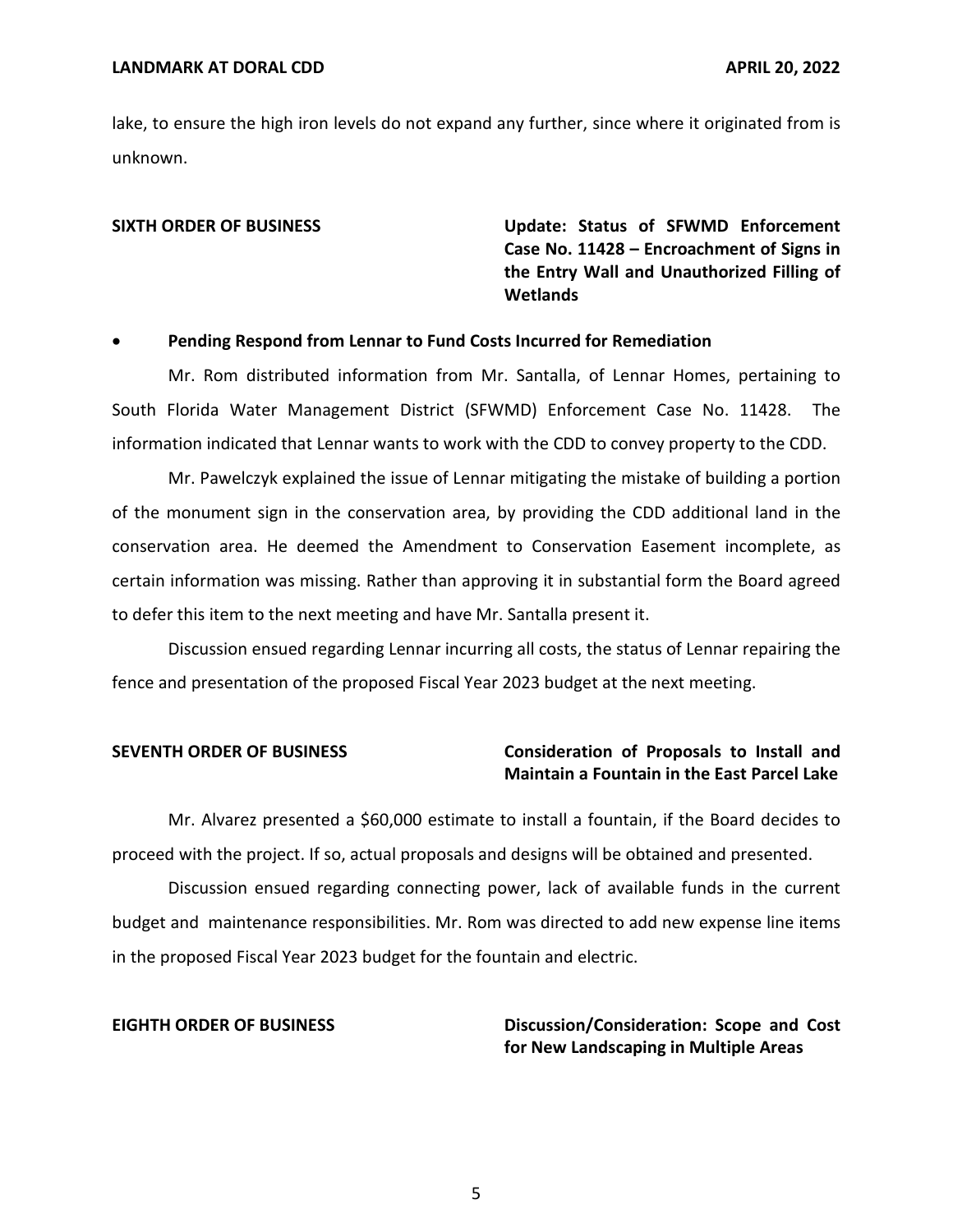Mr. Alvarez identified two areas,  $2<sup>nd</sup>$  Avenue and adjacent to 104<sup>th</sup> Place, where the transitional upland landscaping is lacking and the conservation permit allows for planting of certain species. He presented a \$12,000 estimate to landscape both areas; this project would require a new budget line item in the proposed Fiscal Year 2023 budget.

Discussion ensued regarding the location, duplicating the appearance of  $2<sup>nd</sup>$  Street and the lack of available funding to complete the project this year. Performing the work during the rainy season, maintenance responsibilities and the warranty term were also discussed.

Mr. Alvarez was directed to negotiate pricing and confirm the warranty information.

 **On MOTION by Mr. Bosco and seconded by Ms. Mazzei, with all in favor, the installation of new landscaping in multiple areas, in a not-to-exceed amount of \$12,000, authorizing Mr. Pawelczyk to prepare the Project Agreement and authorizing the Chair to execute the Agreement, subject to review by District Staff, was approved.** 

**NINTH ORDER OF BUSINESS Discussion: Stormwater Management Needs Analysis Reporting Requirements** 

### • **Consideration of Proposal to Perform 20-Year Stormwater Needs Analysis**

Mr. Rom stated that newly adopted legislation requires governmental entities to prepare and submit a 20-Year Stormwater Management Needs Analysis Report by June 30, 2022, and every five years thereafter. As this just passed, the expense was not budgeted.

Discussion ensued about how much other CDDs were charged and using "Engineering" line item budget funds to pay the expense. Mr. Alvarez stated that his proposed fee is low because he is familiar with the CDD's systems. He offered delay billing to Fiscal Year 2023.

 **On MOTION by Mr. Patterson and seconded by Mr. Bosco, with all in favor, the Alvarez Engineers Proposal to prepare the 20-Year Stormwater Management Needs Analysis Report, in a not-to-exceed amount of \$8,000, was approved.** 

 **TENTH ORDER OF BUSINESS Consideration of Resolution 2022-02, Implementing Section 190.006(3), Florida Statutes, and Requesting that the Miami-**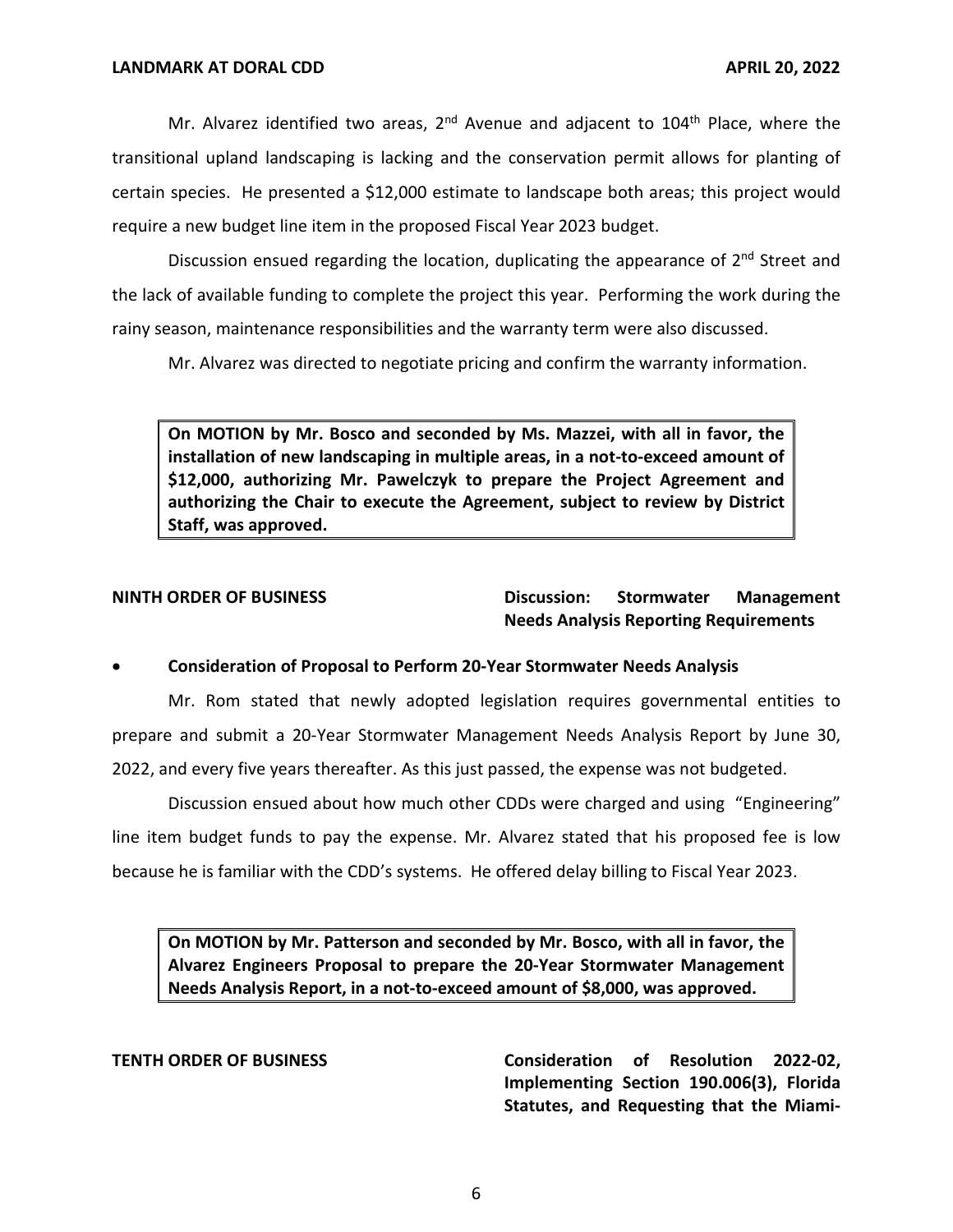**Dade County Supervisor of Elections Begin Conducting the District's General Elections; Providing for Compensation; Setting Forth the Terms of Office; Authorizing Notice of the Qualifying Period; and Providing for Severability and an Effective Date** 

Mr. Rom presented Resolution 2022-02. Seats 2 and 3 will be up for election in the November 2022 General Election. He highlighted the candidate qualification process; the qualifying period commences at noon on June 13, 2022 and closes at noon on June 17, 2022.

 **On MOTION by Mr. Bosco and seconded by Ms. Mazzei, with all in favor, Consideration of Resolution 2022-02, Implementing Section 190.006(3), Florida Statutes, and Requesting that the Miami-Dade County Supervisor of Elections Begin Conducting the District's General Elections; Providing for Compensation; Setting Forth the Terms of Office; Authorizing Notice of the Qualifying Period; and Providing for Severability and an Effective Date, was adopted.** 

**ELEVENTH ORDER OF BUSINESS Discussion: FY2023 Budget Preparation** 

This item was presented following the Thirteenth Order of Business.

**TWELFTH ORDER OF BUSINESS Acceptance of Unaudited Financial Statements as of February 28, 2022** 

Mr. Rom presented the Unaudited Financial Statements as of February 28, 2022.

**THIRTEENTH ORDER OF BUSINESS Approval of November 17, 2021 Regular Meeting Minutes** 

Mr. Rom presented the November 17, 2021 Regular Meeting Minutes.

 **On MOTION by Mr. Bosco and seconded by Mr. Patterson, with all in favor, the Unaudited Financial Statements as of February 28, 2022 were accepted and the November 17, 2021 Regular Meeting Minutes, as presented, were approved.** 

**Ms. Mazzei left the meeting at 5:02 p.m.**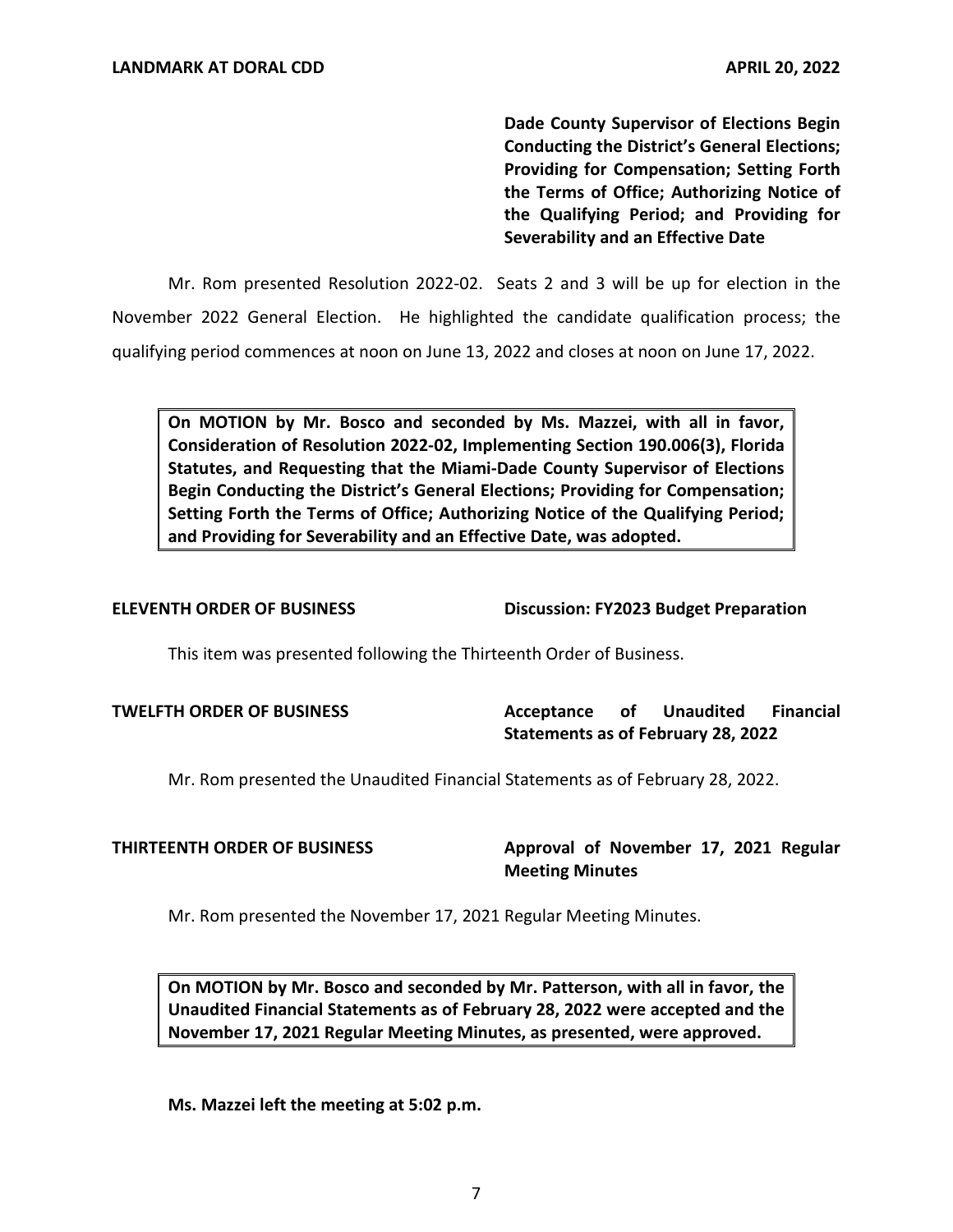### **LANDMARK AT DORAL CDD APRIL 20, 2022**

A quorum was no longer established; therefore, no official actions could be taken for the remainder of the meeting.

**Discussion: FY2023 Budget Preparation** 

**This item, previously the Eleventh Order of Business, was presented out of order.** 

Discussion ensued regarding the following:

➢ Designating funds in the proposed Fiscal Year 2023 budget for fountain installation and budgeting \$2,500 to repair the 4' fence by the monument.

 $\triangleright$  Conveyance of the bicycle path from both Developers and using the same contractor to repair the fences at two locations.

Mr. Alvarez suggested resolving the land swap matter before the other permit is transferred to the CDD and issuing a Bill of Sale to formalize what is being transferred. Mr. Rom stated Landmark South is obtaining a proposal to correct the lack of maintenance on the landscaping; he was asked to remind the Property Manager to repair the other fence.

➢ Designating additional funds to pick up dog waste bags more frequently was suggested. It was noted that the HOA plans to install a doggy bag station on its land, closer to the curb.

 $\triangleright$  The HOA spending about \$5,000 to clean some sewer drains.

 $\triangleright$  Mr. Rom would review the Maintenance Agreement; he had not received a signed copy of the Third Agreement.

 $\triangleright$  Whether to change maintenance responsibility of the storm/sewer drains from the HOA to the CDD. If so, the expense must be budgeted by the CDD.

Regarding the Fiscal Year 2023 budget and the 20-Year Stormwater Management Needs Analysis Report, Mr. Alvarez recommended cleaning 20% of the stormwater sewers every year so, by the fifth year, the system is 100% completed.

### **FOURTEENTH ORDER OF BUSINESS Staff Reports**

- **A. District Counsel:** *Billing, Cochran, Lyles, Mauro & Ramsey, P.A.*  There was no report.
- **B. District Engineer:** *Alvarez Engineers, Inc.*  There was no report.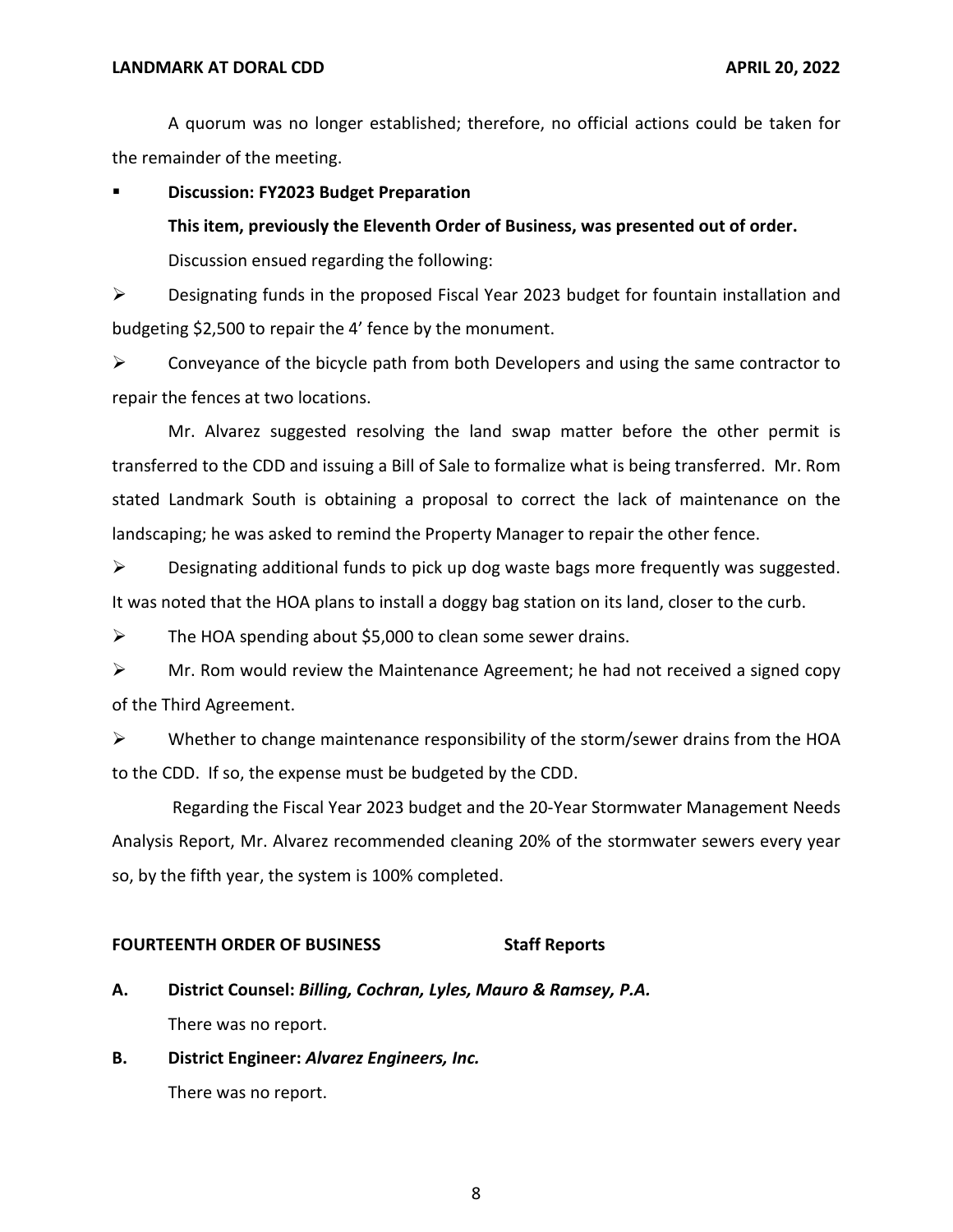# **LANDMARK AT DORAL CDD APRIL 20, 2022**

# **C. District Manager**: *Wrathell, Hunt and Associates, LLC*

- **NEXT MEETING DATE: May 18, 2022 at 4:00 P.M.** 
	- o **QUORUM CHECK**

The next meeting will be held May 18, 2022.

### **FIFTEENTH ORDER OF BUSINESS Public Comments**

There were no public comments.

### **SIXTEENTH ORDER OF BUSINESS**

**Supervisors' Requests** 

There were no Supervisors' requests.

## SEVENTEENTH ORDER OF BUSINESS Adjournment

There being nothing further to discuss, the meeting adjourned.

[SIGNATURES APPEAR ON THE FOLLOWING PAGE]